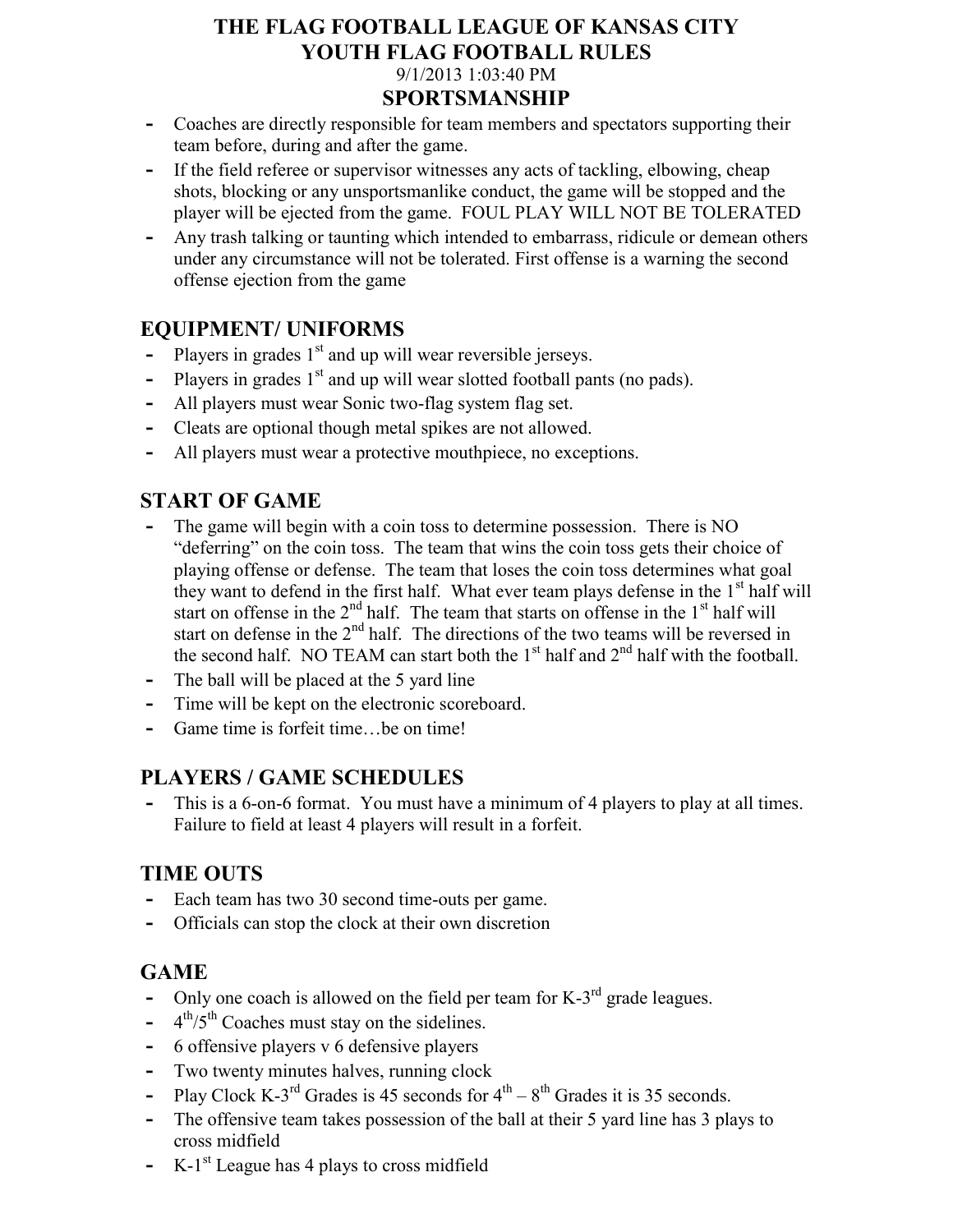- **-** Once team crosses midfield they have 3 more plays to score a touchdown. The team may try for a touch down on the  $4<sup>th</sup>$  down but if they fail the defense takes over and the ball is spotted at the last play or 5 yard line whichever is greater.
- **-** K-1 st League always starts back at the 5 yard line after a failed 4th down try, even on interceptions unless they are returned for a touchdown.
- **-** All other possession changes except interceptions will start on the offenses 5 yard line
- **-** There is no overtime in regular season play.

#### **RUNNING**

- **-** The quarterback is the first player to touch the ball after the snap
- **-** The quarterback CANNOT run the ball directly from the snap
- **-** The quarterback and the center can run the ball only after he/she has given up total possession of the ball. **All hand offs to the center must be wrapped around to chest/hands.**
- **-** Only direct hand-off's or pitches behind the line of scrimmage are legal. Offense may use multiple hand-offs and pitches.
- **-** There are "NO RUNNING ZONES" at the 5 yard line and 5 yards before mid-field.
- **-** The player who receives the hand off or pitch can throw the ball as long as he/she does not pass the line of scrimmage.
- **-** Moving screens that protect the ball carrier are NOT allowed and are considered blocking.

## **RECEIVING**

- **-** All players are eligible to receive passes (including the QB if the ball has been handed off behind the line of scrimmage)
- **-** Only one player is allowed in motion at a time
- **-** Players must have at least one foot in bounds when making a reception.
- **-** Crossing patterns intended to pick off defensive players are not allowed and will incur an unsportsmanlike penalty against team/coach.
- **-** The QB is not allowed to run the ball until after he hands it off and gives complete control to another teammate.

### **PASSING**

- Laterals are allowed and will be viewed as a pitch, but receiver has to be behind passer. Laterals cannot occur past the line of scrimmage.
- **-** All passes must be caught beyond the line of scrimmage.
- **-** Shovel passes are allowed but must be beyond the line of scrimmage.
- **-** Interceptions change the possession of the ball and may be advanced by the defense from any point on the field.
- **-** The QB has 7 seconds to pass, lateral or hand-off the ball. Once gives up control of the ball the 7 second clock is no longer in effect.

### **RUSHING THE QUARTER BACK**

- **-** All players that rush the passer must be a minimum of 7 yards from the line of scrimmage when the ball is snapped.
- **-** Any number of players can rush the QB.
- **-** Players not rushing the QB may defend on the line of scrimmage.
- **-** Once the ball is handed off the 7 yard rule is no longer in effect and all defenders may go behind the line of scrimmage.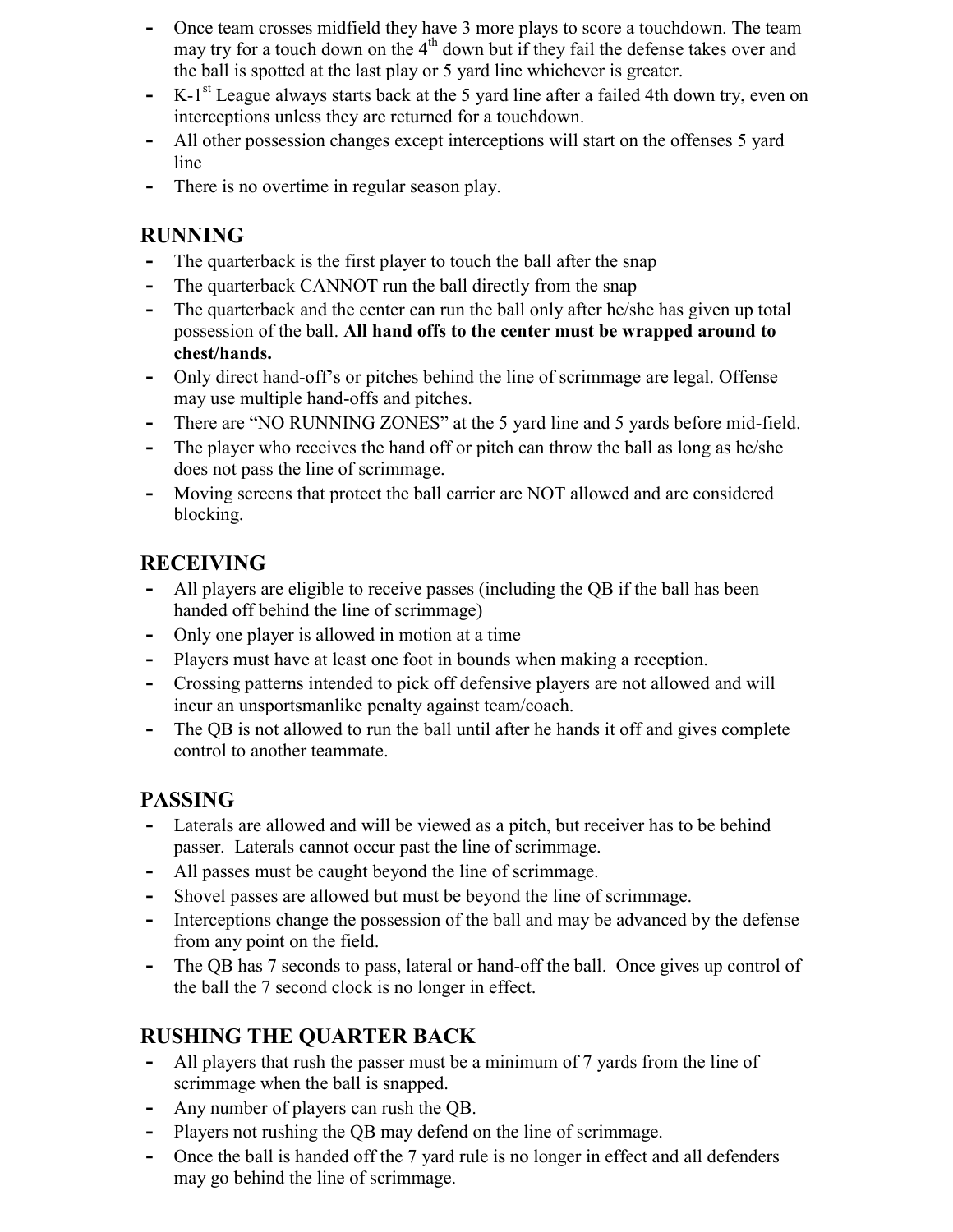**-** Defensive players that are not 7 yards back to rush quarterback cannot cross the line of scrimmage until possession of ball leaves the quarterbacks hand.

#### **DEAD BALLS**

- **-** Ball must be snapped between the legs, not off to one side to start the play
- **-** Substitutions may be made on any dead ball.
- **-** Play is ruled DEAD when:
	- o ball carrier steps out of bounds
	- o a touchdown is scored
	- o ball carriers knee touches ground
	- o ball carriers flag is pulled
	- o a forward pass is caught behind the line of scrimmage
- **-** There are no fumbles. The ball will be spotted where the ball hits the ground (except on a 4th down then change of possession will ensue at the 5 yard line)
- **-** Fumbles in the end zone will be placed at the 1-yard line plus loss of down.
- **-** If player with the ball loses flag belt, ball will be downed at spot of losing belt. If a player catches a pass with no flag belt, spot of the ball will be where player comes down with the completion.

#### **PENALTIES**

- **-** Failure to wear mouthpiece will be dead ball/delay of game penalty. Player must be substituted.
- Any unsportsmanlike penalties incur an automatic 1<sup>st</sup> down or loss of down and depending on infraction, it may include expulsion of players/team/coach/parent
- **-** Players must keep flags on hips/sides. Failure to do so will result in dead ball/delay of game penalty. Flags shifting to positions other than hips or sides during the course of live ball play will not be penalized. Each player must check flag position between downs.
- **-** Failure to tuck in jerseys will result in dead ball/delay of game penalty.
- **-** Any penalty within 5 yards of the end zone will be half the distance to the goal line.

#### **Note: Kindergarten players should wear shorts or pants w/o pockets.**

- **-** *Defense:*
	- $\circ$  Offsides = 5-yards
	- o Interference =5-yards
	- $\circ$  Illegal contact (holding, blocking, tackling) = 5-yards
	- $\circ$  Illegal Flag Pull (before receiver has ball) = 5 yards
	- o Illegal Rushing (start rush inside 7 yard line and crossing the LOS before the  $\overline{OB}$  gives up possession) = 5 yards
	- $\circ$  All defensive penalties all incur automatic 1<sup>st</sup> down
	- o Coach Interference = automatic touchdown for the offense.
- **-** *Offense:*
	- $\circ$  Illegal motion (more than 1 person moving, false start, motion) = -5 yards and loss of down
	- $\circ$  Illegal forward pass (receive pass behind line of scrimmage) = -5 yards and loss of down
	- o Offensive Pass Interference (illegal pick, pushing off) = -5 yards and loss of down
	- $\circ$  Flag Guarding = -5 yards (from the spot) and loss of down
	- $\circ$  Delay of game = clock will stop -5 yards and loss of down